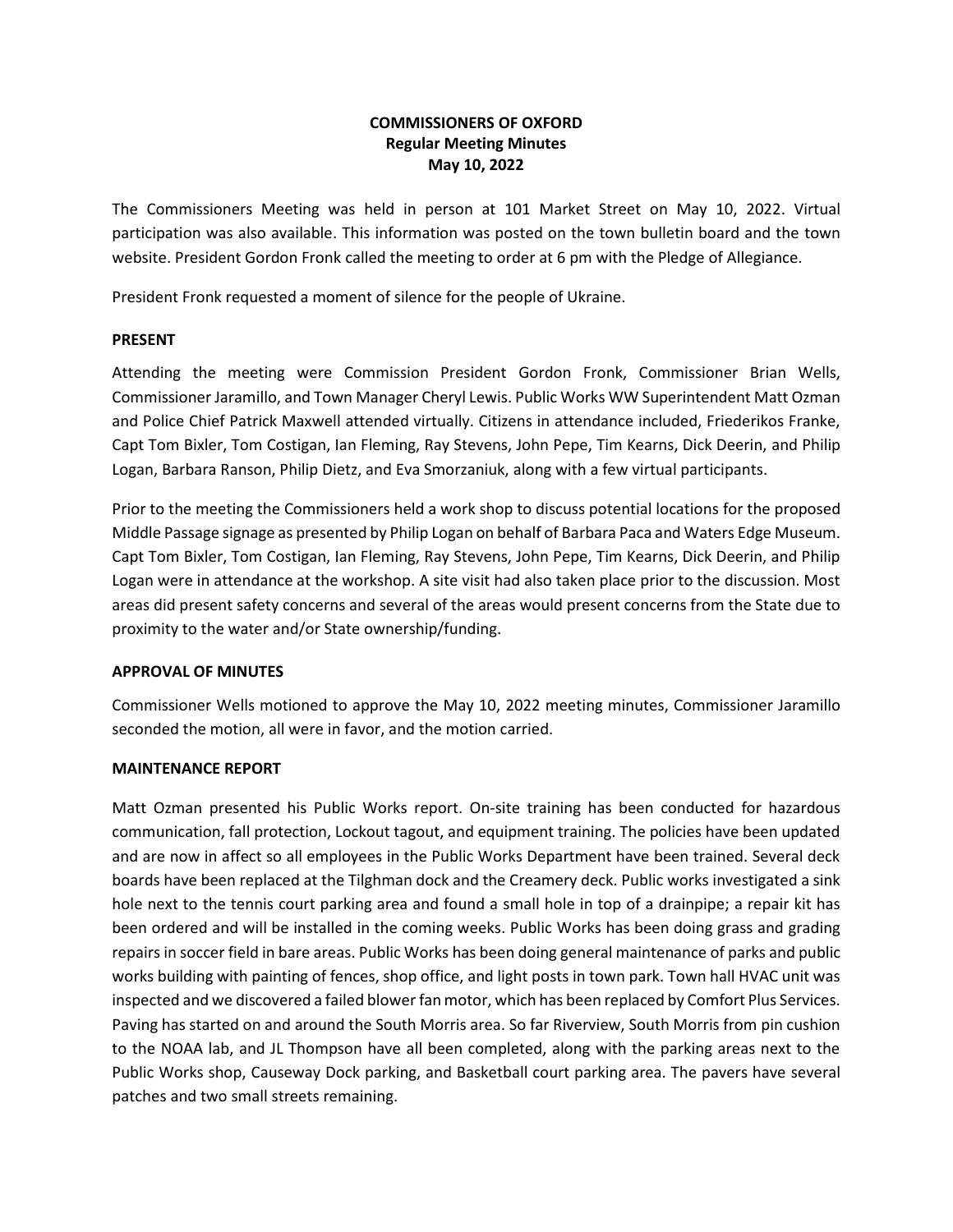The Commissioners noted the paving looked very good.

### **POLICE REPORT**

Chief Maxwell reported that stopping and parking at the Strand has become an issue, as it has in past seasons, monitoring and enforcement will continue. Business checks and suspicious persons checks continue. There have been no issues with the ongoing paving of town streets.

#### **UNFINISHED BUSINESS**

Following the previously held Workshop regarding the Middle Passage Marker signage at the Strand waterfront, Commission President Fronk opened Commissioner discussion. Commissioner Jaramillo stated that he supports the project and realizes the importance of it and appreciated the participants and the opportunity to have open discussion in a workshop. Fronk remarked that a year ago the town had received a request for consideration of the placement of a sign in an area near the Ferry Dock and had been provided with a sample of a two-sided sign, similar to what is currently located at the Waters Edge Museum, and that was the sign that the Commissioners were considering in the Spring. More recently the idea of a few lower profile smaller signs with benches facing them had been proposed to the Commissioners. Fronk stated that he felt the conversation now exceeds the simple placement of a sign, currently involving discussion of multiple locations, and as Philip Logan described at the workshop, a sanctuary, which is different than the placement of a sign, and as such, although it would be nice to say a location had been determined, this project is going to require significant public input. Fronk stated the placement of signage of this importance deserves public input, and is not something he is comfortable deciding as just a commissioner. Commissioners Jaramillo and Wells agreed that they were also not ready to make a decision at this time, understanding the public participation is necessary.

Fronk announced that the Public Hearing for Ordinance 2203 - FY 2022 General/Enterprise Budget Amendment, Ordinance 2204 - FY 2023 General/Enterprise Budget and Tax Rate, and Ordinance 2205 - FY 2023 Water and Sewer Rates would be held on May  $24<sup>th</sup>$ , 2022 at the regular 6 pm meeting.

#### **NEW BUSINESS**

None presented.

#### **ATTORNEY**

## **TOWN MANAGER**

Lewis stated that she had spoken with Barbara Paca earlier in the day and that she wanted the Commissioners to be aware that Waters Edge would be the location of the Middle Passage celebration on July 4, 2022 and she was not anticipating any need to close Mill Street at this time.

Lewis also noted that there had been extremely high tides this week and that residents should check the Town's Facebook page for updates over the next few days, as it appears the high tides in combination with the winds could continue the tidal issues. She indicated that Public Works was monitoring conditions and doing everything they could to reduce impacts to residents.